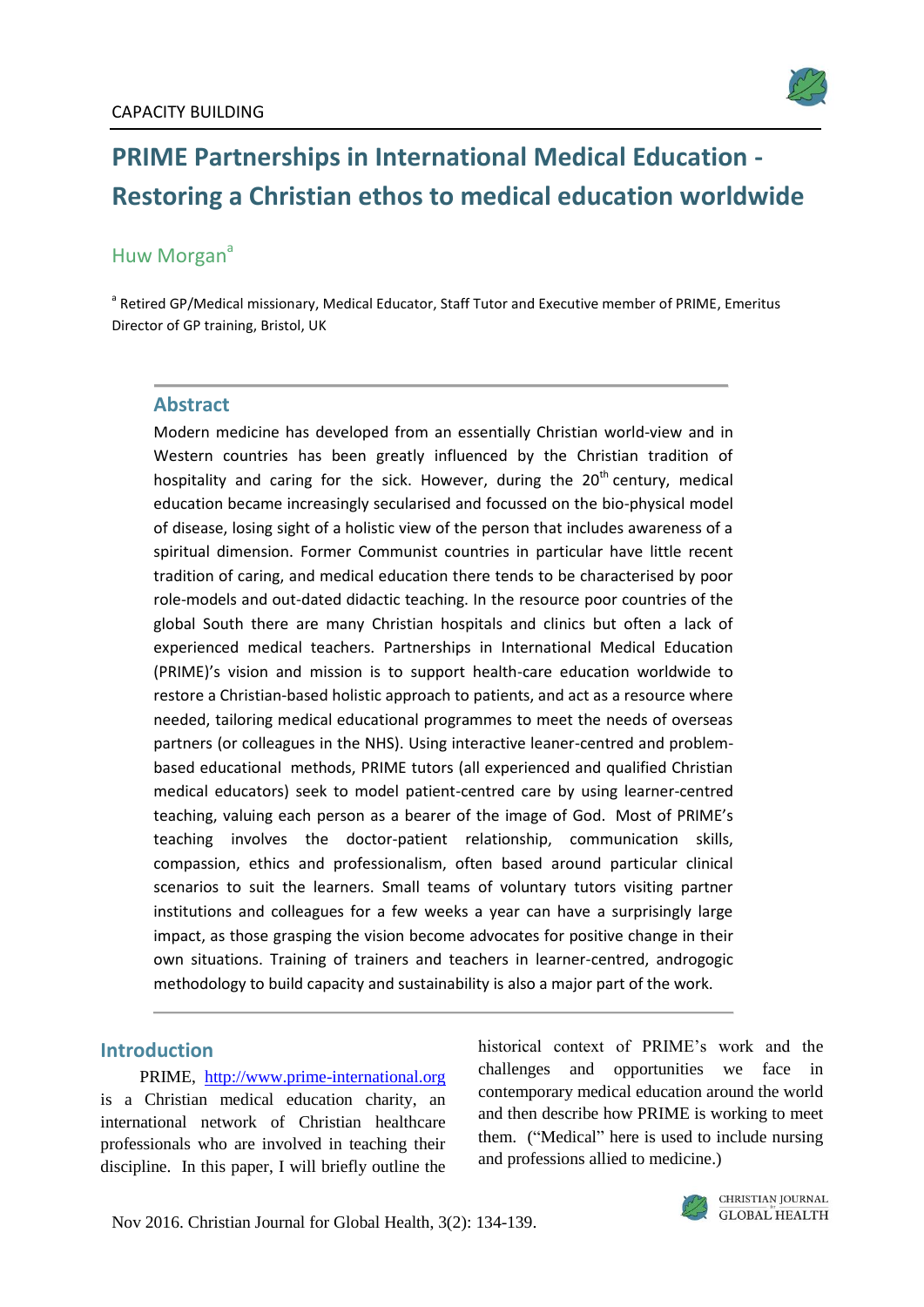#### **Historical Context**

Modern medicine and medical teaching have developed in the Western world, influenced by both the Christian tradition of hospitality pioneered by the European monasteries<sup>1</sup>, and the Judao-Christian value system that has historically underpinned the major institutions of our society (Government, Law, Education, Commerce, etc.).<sup>2</sup> This is particularly the case in Western and Northern European countries that experienced the Protestant Reformation in the  $16<sup>th</sup>$  century. In addition, it can be argued that the scientific advances that have led to the development and success of modern medicine stem from the Reformation's effect on thought that saw the investigation of the material world as a legitimate and necessary enterprise in understanding God's creation ("Thinking God's thoughts after Him" – Johannes Kepler, 1599).<sup>3</sup>

The remarkable advances in medicine in the  $19<sup>th</sup>$  and  $20<sup>th</sup>$  centuries such as greatly improved public health, the development of surgery and anaesthesia, immunisation, antibiotics, treatment for hormone deficiencies (insulin, thyroxine), effective treatment for many chronic diseases and for mental illnesses all flowed from this, and Christian doctors were involved in many of these advances. In addition, the missionary movement that started in the  $19<sup>th</sup>$  century resulted in mission hospitals and community health programmes being established in many remote areas in the majority of the world, bringing the advantages of modern medicine delivered with a Christian ethos to the poor and marginalized in many developing countries.<sup>4</sup>

## **The Challenge We Face**

However, the Reformation also paved the way for the Enlightenment, which gradually eroded belief in God from the scientific and public arenas through the 17th century and following, so that the moral and spiritual framework that had guided the development of modern science and medicine was  $lost<sup>5</sup>$ . The subsequent atheistic and reductionist approach presupposed that the material world was all that existed and that everything could be understood in terms of its molecular structure. Thus Francis Crick, one of the discoverers of the structure of DNA, famously said, "You, your joys, sorrows, memories and ambitions are in fact *no more than* the behaviour of a vast assembly of nerve cells and their associated molecules." <sup>6</sup> This perspective has tended to dehumanise the practice and teaching of medicine, leading to the loss of understanding that patients, students, and doctors are all human beings made in God's image. There has been too much emphasis on narrow scientific knowledge, abusive teaching methodologies inappropriate for a caring profession, and lack of a whole person perspective and compassion in teaching and practice.<sup>7</sup> So the realities of medical practice in the world today include the following:

- Gross inequalities in access to health care within and between nations
- Poor governmental management of health care systems
- Loss of humanity and compassion by health care workers
- Failure to respect human life from conception to natural death
- Medical practice increasingly divorced from an ethical framework
- The threats of unregulated germ-line gene therapy and selective embryo screening
- Lack of acknowledgment of a spiritual perspective in human suffering
- Excessive emphasis on science and systems in the teaching and practice of medicine
- Gradual loss of idealism and growth of cynicism amongst students and young doctors and nurses <sup>8</sup>

In the former communist countries, there tends to be little recent tradition or history of a caring approach to patient-care. There are also frequently only limited, out-date didactic teaching and text books with little exposure to real patients or opportunities for students to develop problem solving skills. There are also often poor rolemodels and widespread corruption in health care and its teaching, where bribes are necessary to be seen or taught by a doctor and to pass examinations.<sup>9</sup> In the resource poor countries of

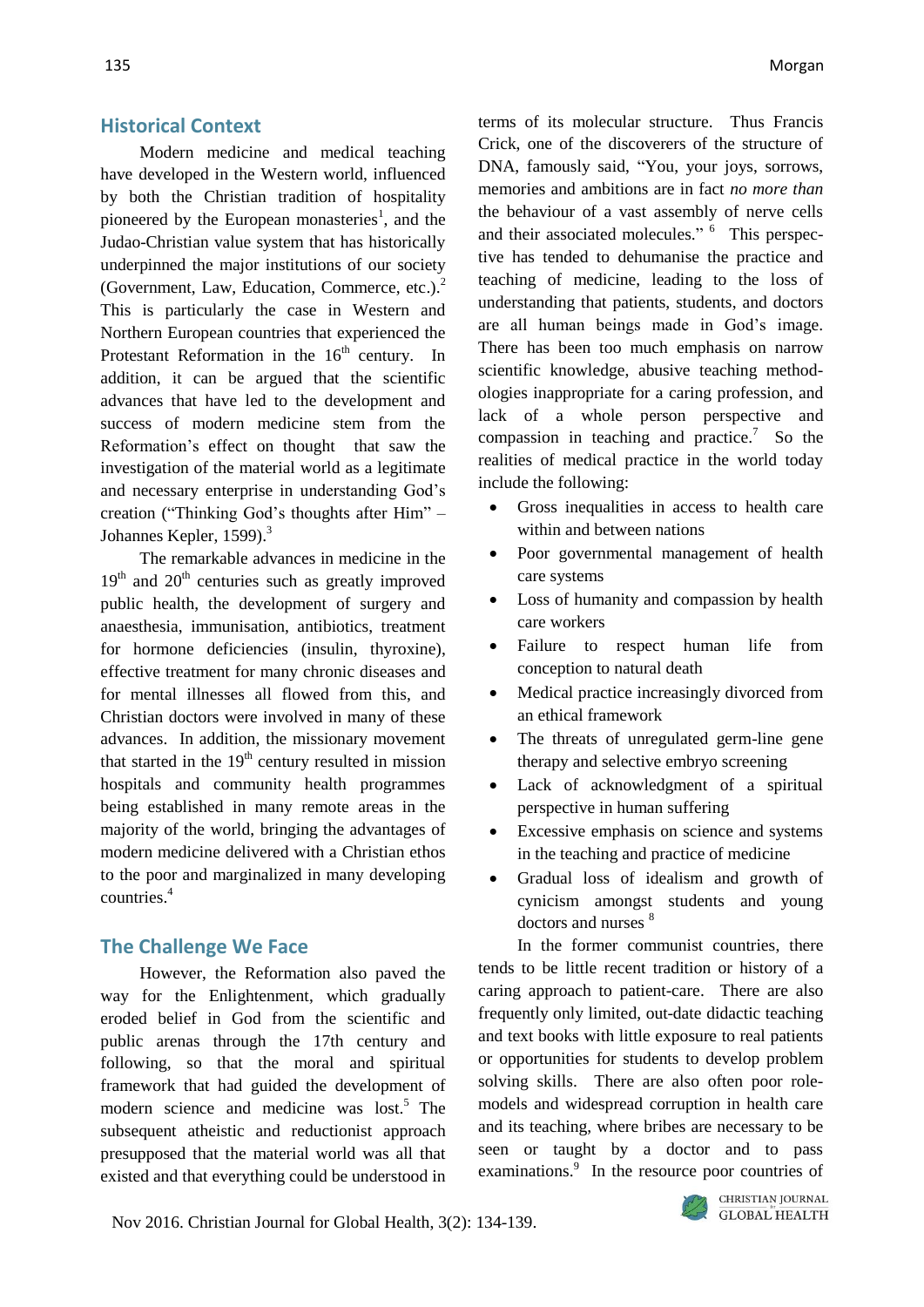the global South (such as in Africa, Asia, and South America) the too few doctors and healthcare professionals often have to work in isolation with little opportunity for continuing professional development and so lack appropriate training and skills. There is an understandable tendency for doctors and nurses to immigrate to richer countries to work, further adding to the resource problem. 10

## **A Door of Opportunity**

There is light dawning, however! The "Modern" era is ending and "Post-Modernism" is challenging the closed scientific world-view of Modernity. People are dissatisfied with dehumanising medical treatments (successful as they may be) and are searching for alternatives. $11$ Spirituality and concern for the whole person are making a comeback. Many medical schools are teaching communication skills and using humanities to aid reflection on the human condition. In our now electronically interconnected world, there is more awareness of the global inequalities in health-care and a desire to redress them. The World Health Organisation (WHO) reports:

Until recently the health professions have largely followed a medical model, which seeks to treat patients by focusing on medicines and surgery, and gives less importance to beliefs and to faith in healing, in the physician and in the doctorpatient relationship. This reductionist or mechanistic view of patients is no longer satisfactory. Patients and physicians have begun to realise the value of elements such as faith, hope, and compassion in the healing process.<sup>12</sup>

So as this new millennium began, Christians had a great opportunity to reclaim the teaching of Medicine as a spiritual and ethical practice. We need to practice and teach in a way that demonstrates respect for our patients and learners as people made in God's image. We must also ensure our teaching embodies the concept of Whole Person Care for our patients, including a spiritual perspective, alongside evidence-based

scientific truth. It is in that context that PRIME has developed, and grown remarkably, from small beginnings in the UK twenty years ago to a world-wide network of several hundred Christian medical educators sharing the same vision and mission today.

#### **PRIME's Mission**

PRIME is a global network of Christian healthcare professionals (Nurses, Doctors, Paramedics) involved in teaching their discipline. There are four major components of our mission:

- To support and improve medical education in resource-poor countries
- To demonstrate and teach compassionate person-centred medical practice
- To model the example of Jesus as the perfect physician and teacher
- To restore Christ's values to medical education and practice

All this is with the aim of restoring a Christian ethos to medical education worldwide and so improving health-care for all. It has wisely been said that, "A (medical) teacher. . . can influence the lives of many times more patients through his or her students. . . than through a career of surgeries or clinics."<sup>13</sup>

PRIME is linked to the Christian Medical Fellowship (CMF), UK and the International Christian Medical and Dental Association (ICMDA). It responds to specific invitations for partnership from groups of doctors or other health professionals in developing and restructuring countries. It has also worked with groups of pastors in some countries, teaching them basic health care and encouraging them to see this as part of their church's ministry to the community. Its usual pattern of work is to make recurrent short-term (usually 1-3 week) visits to host countries with teams of 2 or 3 tutors to run teaching programmes and maintain relationships with hosts via email and Skype between visits. It provides teaching and training in person-centred and evidence-based medical practice for underresourced doctors from a Christian perspective and where possible, advises on local curriculum development, training methods, and health care

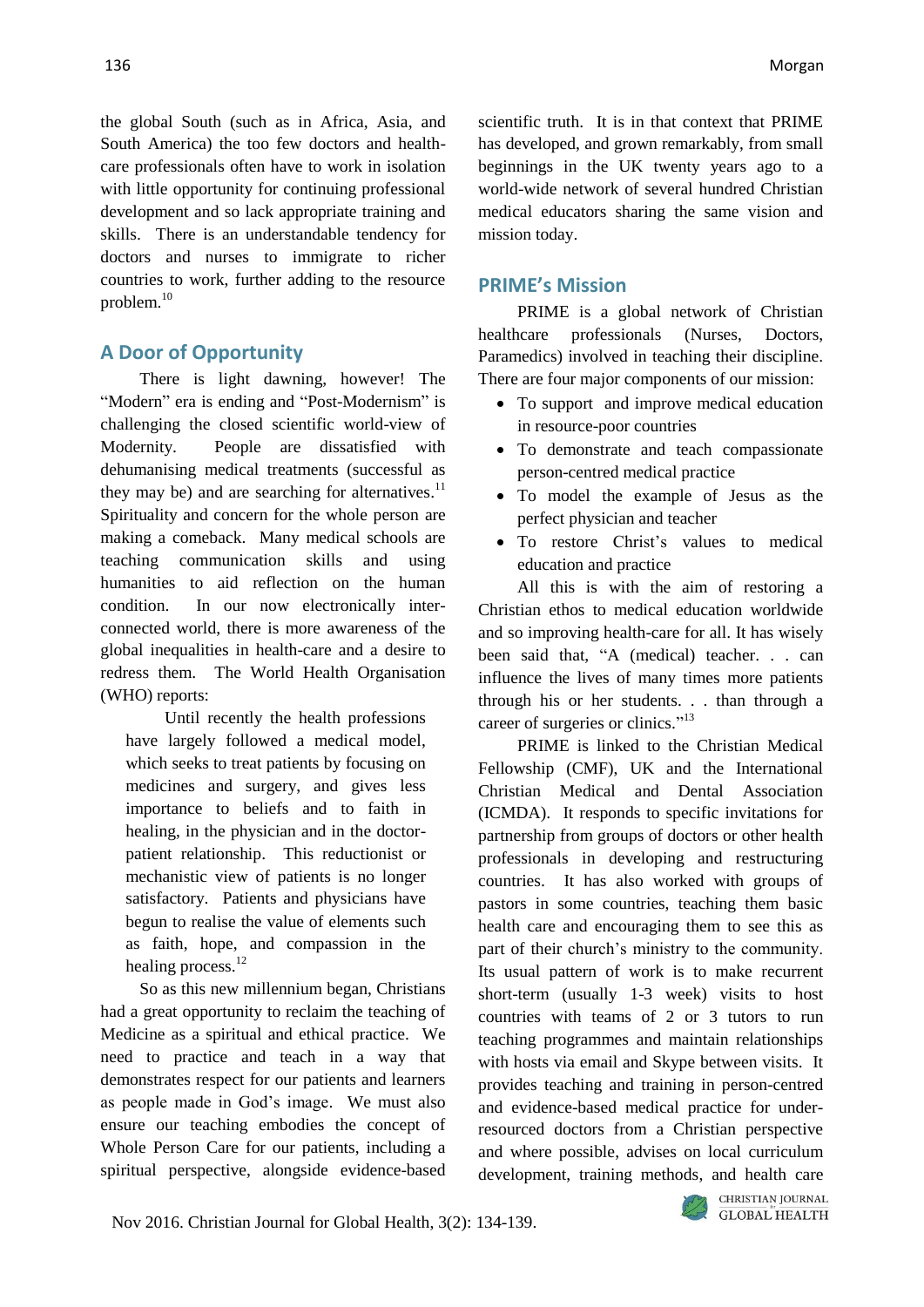management. PRIME's teaching is in the context of forming genuine relationships with our hosts (generally essential to work effectively in non-Western cultures). It emphasizes the importance of a compassionate, whole person approach to patients, builds ethical frameworks for decision making, and includes a spiritual perspective on patient care. Its teaching is learner centred, interactive, and problem based (a patient-centred approach to medical practice needs to be taught using a learner-centred approach).<sup>14</sup> It aims for sustainability by training medical teachers in good educational methodology whenever possible.

PRIME operates its courses with the approval of the University of Brighton and Sussex Department of Postgraduate Medicine and (where possible) host country university departments. It is staffed by volunteer Christian doctors and nurses with experience and qualifications in medical education, and runs a small office with a part-time manager and administrators. It produces educational materials to spread its vision (mostly electronic on CD's or online, but with some paper publications). It now has branches in Australia, Portugal, Kenya, and Nigeria that plan and run their own teaching programmes internationally and has specialised Mental Health and Palliative Care sections. Most of PRIME's teaching focuses on compassionate, holistic care, communication skills, professionalism and ethics sometimes structured around clinical topics. For example, there is a "Values Added" modular

course aimed at junior doctors in the early years of their training (based on small groups looking at a DVD/CD and then discussing the questions raised with a more experienced facilitator/tutor) that aims to add a Christian perspective to their standard training and encouragement in its practical application to patient care and teaching.

PRIME has found that because all people are made in God's image, most respond positively to compassion and Godly values displayed in healthcare and its teaching. It has worked with Hindus, Muslims, Buddhists, Sikhs, and Atheists, but all agree about the core principles of good medical practice, and all can see that Jesus was an exemplary physician and teacher in his dealings with people. This enables PRIME to maintain and promote its Christian basis and values whilst being acceptable to people of all faiths and none. Participants are always asked to evaluate PRIME courses and sometimes follow-up studies are conducted a few months later to see if those who took part have sustained any change in practice as a result. Whilst it is very hard to measure this objectively, there have been numerous personal testimonies to the transforming nature of PRIME programmes such as, "Today I became a doctor," "Before this I wanted to leave (my country) to earn more money, now I want to stay and serve our people compassionately," "I now understand that all patients are human beings like me and will treat them accordingly," and "Now I know how to serve Jesus through practising medicine."

## **An example – teaching whole person care in Kenya**

In 2002, three PRIME tutors (British GP educators, two of whom had worked in Kenya years previously) were invited to Kenya to facilitate the inaugural four-day conference of the Kenyan Association of Family Physicians (KAFP). Many of the members of this were Christians and also members of the Kenyan Christian Medical and Dental Association (CMDA). The programme was a values-based introduction to holistic care, good communication skills, professionalism, and various other topics; all taught interactively with an implicit (and sometimes explicit) Christian perspective. The tutors were invited back in 2003 to facilitate the second annual conference (one of the original team and another tutor with previous experience of working in Kenya went on this occasion). The programme for this visit focussed on chronic disease management and good practice organisation to provide holistic care and took place in two centres. Email contact with key Kenyan Christian medical leaders was maintained through the years (one ex-patriot Family Physician in particular), and in 2010, three other PRIME tutors ran a programme at the invitation of KAFP at a conference on empowering medical educational leadership. Then in 2014, one of the original PRIME

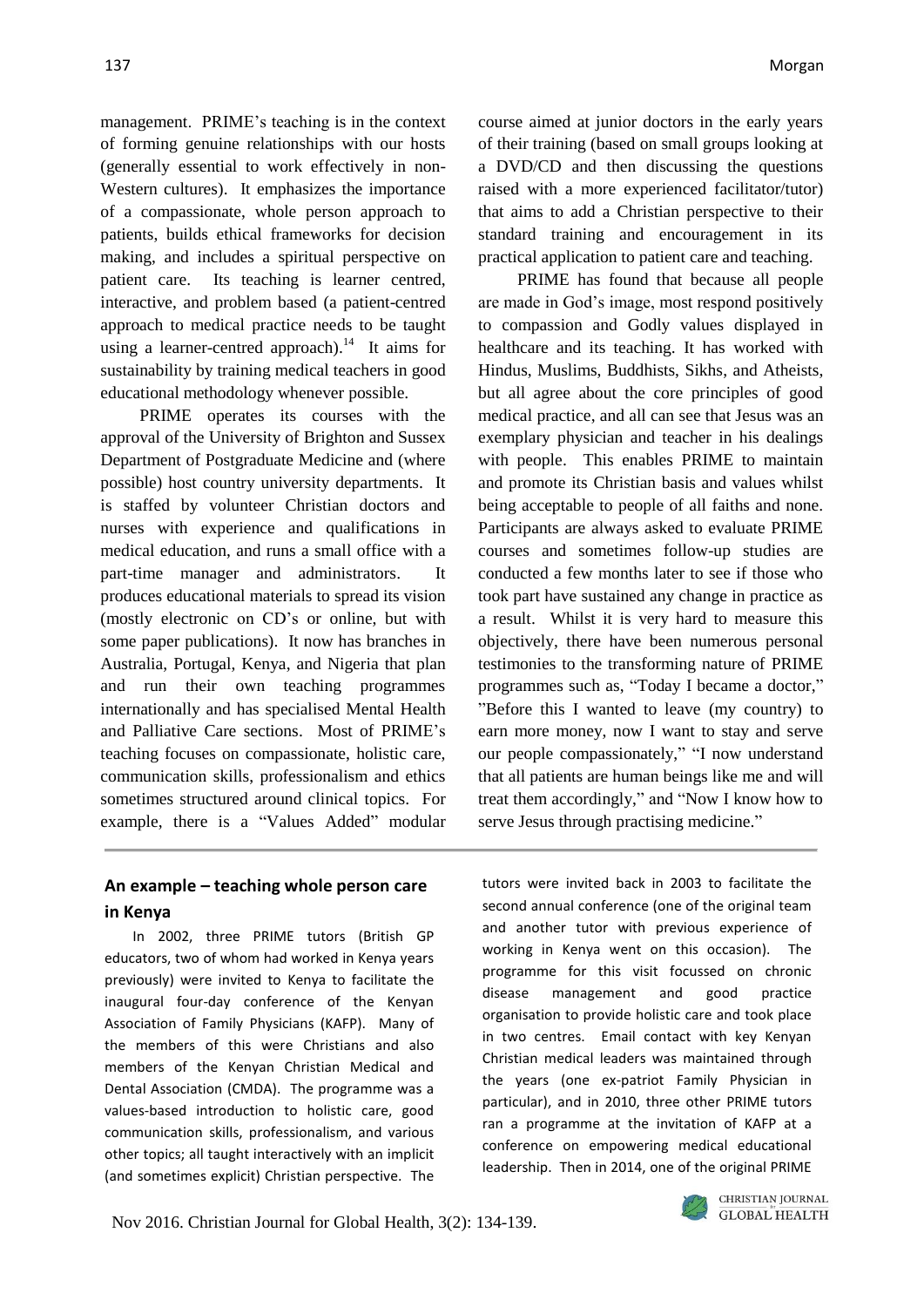team to visit Kenya was invited by the ex-patriot family physician in partnership with the leaders of the CMDA to formally launch PRIME in Kenya. The idea was to establish an indigenous PRIME Kenya, to spread the vision of faith-based, person-centred, holistic care throughout the country and wider to other East African countries through members of the CMDA teaching PRIME concepts and using PRIME materials. The core PRIME seminars on "Whole Person Care" and "Teaching to Change Hearts" were taught in a number of centres around the country, and in each place, key local doctors were identified who would be active in taking the vision forward. A Kenyan surgeon based in Nairobi

became a very active and enthusiastic advocate and teacher of the PRIME vision around Kenya and in other East African countries, and other doctors with faculty positions in a new medical school were able to incorporate aspects of the PRIME material into the curriculum they were teaching. Thus over a twelve-year period, recurrent visits and maintained personal relationships between PRIME tutors and in-country colleagues led to the forming of a true partnership, with Kenyan partners eventually totally owning and running with the vision themselves in their own situations and more widely across East Africa.

To give an idea of PRIME's activity, in 2015, 115 international PRIME tutors carried out 76 separate programmes in 24 different countries in Africa, Asia, and Europe, providing 687 days of teaching (out of 1451 days in the host country) and training to nearly 4,500 individuals. At current standard NGO consultancy rates for teaching and subsistence, this would have cost £535,000. The actual cost (met by tutors) was £31,850. The fact that tutors give their time and expertise freely, adds powerfully to the Christian impact of the work. There is also the vast amount of work done in-country by national teachers and tutors who replicate the teaching and methods in their day-to-day work and teaching.

PRIME believes that this training will improve the care provided to the thousands of patients each of those individuals will treat, or the hundreds of healthcare students they will teach in the course of their careers.

So in summary, PRIME teaches and encourages healthcare professionals worldwide to teach and practice whole person medicine, using patient and learner-centred teaching methods. It promotes compassionate medicine using Jesus as a role model and seeks to use the basis of Christian values as a central platform for change wherever it's tutors work.

Any health-care professional committed to a compassionate, holistic approach to patient care is welcome to join the PRIME Network, and those involved in teaching who are able to give a week

or two a year at their own expense are welcome to apply to be PRIME tutors (details and application forms from [admin@prime-interational.org.uk\)](mailto:admin@prime-interational.org.uk). In the next few months, PRIME is running training programmes in Australia, Kenya, Nigeria, Peru, and UK.

#### **References**

- 1. Crislip AT. From monastery to hospital: Christian monasticism & the transformation of health care in late antiquity. Ann Arbor: University of Michigan Press; 2005[. http://dx.doi.org/10.3998/mpub.93465](http://dx.doi.org/10.3998/mpub.93465)
- 2. Pannenberg W. Christianity and the West: ambiguous past, Uncertain Future. First Things: Mon J Relig Publ Life. 1994;18. Available from: [https://www.firstthings.com/article/1994/12/christi](https://www.firstthings.com/article/1994/12/christianity-and-the-westambiguous-past-uncertain-future) [anity-and-the-westambiguous-past-uncertain-future](https://www.firstthings.com/article/1994/12/christianity-and-the-westambiguous-past-uncertain-future)
- 3. Hookyaas R. Religion and the rise of modern science. Edinburgh: Scottish Academic Press; 1972.
- 4. Hardiman D, editor. Healing bodies, saving souls: medical missions in Asia and Africa*,* Wellcome Series in the History of Medicine, Clio Medica 80. Amsterdam and New York: Rodopi; 2006.
- 5. Israel JI. Radical enlightenment: philosophy and the making of modernity 1650-1750. Oxford: Oxford University Press; 2001.
- 6. Crick F. The astonishing hypothesis: the scientific search for the soul. London: Simon and Schuster; 1994.
- 7. Coulehan J. Viewpoint: today's professionalism: engaging the mind but not the heart. Acad Med. 2005;80: 892-8.